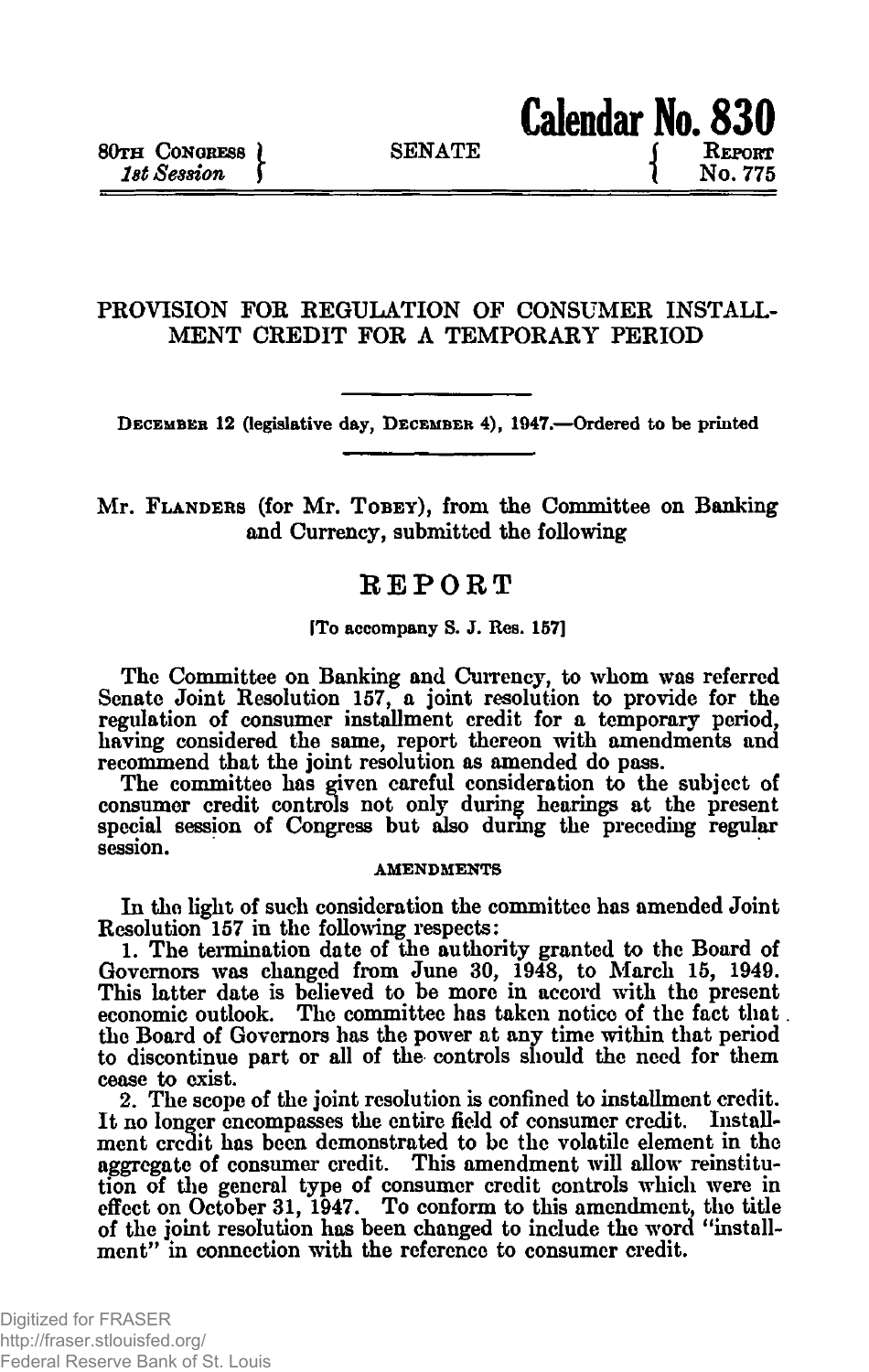**3. Senate Joint Resolution 157 as originally introduced provided that no consumer credit controls should be exercised after the termination date, except in time of war which begins after the date of enactment of this resolution or any national emergency which is declared by the President after such date of enactment. The committee has amended the joint resolution to omit the reference to a national emergency., in the belief that there should be sufficient opportunity for Congress to restore such controls in the event of an emergency, other than war, if such controls were needed.**

**4. The committee has added to section 1, an enforcement provision which would grant to the Board of Governors with reference to consumer installment credit the same type of powers relating to investigation and injunction as are presently exercised by the Securities and Exchange Commission in connection with the Securities Exchange Act of 1934, as amended. The enforcement powers provided by this amendment are considerably less stringent than those which can be resorted to under Executive Order 8343 and the Trading With the Enemy Act, and are considered conducive to equitable and effective enforcement of the controls.**

#### **GENERAL STATEMENT**

**The committee believes consumer installment credit controls have a part to play in helping to stem the present inflationary pressures, and that the controls should be authorized by the Congress until March 15, 1949. This period is believed to be a minimum if the regulation is to play an effective part in helping: to check inflation. The provision relating to enforcement procedures will facilitate equitable and effective administration of the controls. At any' time within the specified period the Federal Reserve Board would\* be in position to modify whatever restrictions may be prescribed, or even to remove them altogether, in the event that such action should be warranted by a change in economic conditions.**

**Voluntary efforts to prevent loose installment practices from intensifying the present inflationary pressures have already shown themselves likely<sup>1</sup> to be ineffective due to the forces of competition. In the few weeks since the end of regulation W many have tried "to hold the line," but installment credit terms have already become too easy for the present boom times.**

**The economic effect of adding borrowed dollars to current income, together with the unprecedented volume of savings in the hands of the public generally, in view of the present limits of productive capacity, can only be to intensify and prolong the period of inflated prices. Excessive installment credit would make no more goods available. It would only help to hold prices high in the market place.**

**Only harm could result from inducing millions of American families to go heavily into debt on too easy terms for goods at the present high level of prices. The excessive credit built up in that way would not only increase present inflationary pressures; it would have to be liquidated later out of current income should a down swing occur, thus necessarily diverting that income from the channels of consumer expenditures in the ensuing period.**

**The proposed legislation is limited to consumer installment credit, and thus would authorize controls similar to those which were recently**